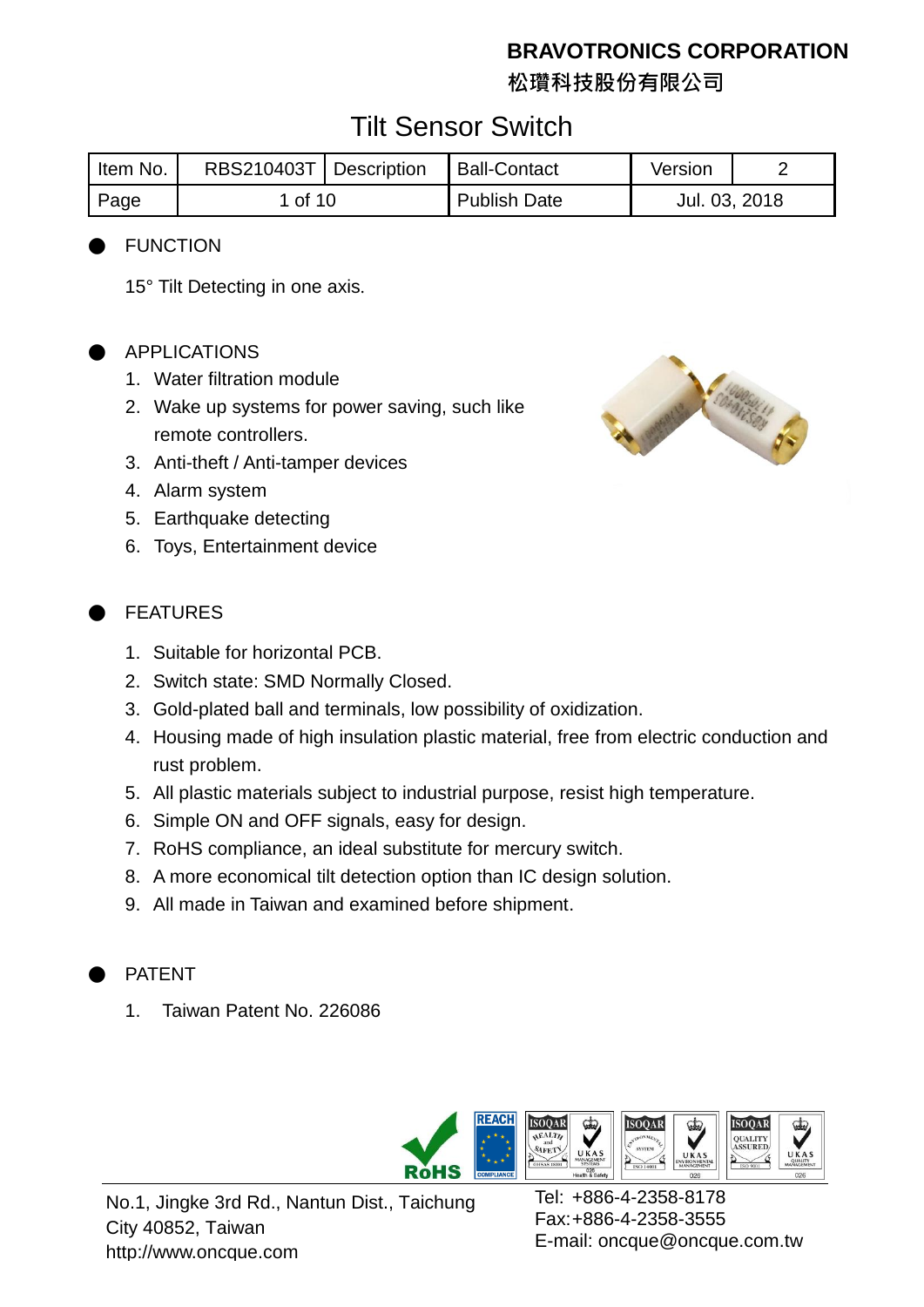**松瓚科技股份有限公司**

## Tilt Sensor Switch

| Item No.    | RBS210403T   Description |  | <b>Ball-Contact</b> | Version       |  |
|-------------|--------------------------|--|---------------------|---------------|--|
| <b>Page</b> | 2 of 10                  |  | <b>Publish Date</b> | Jul. 03, 2018 |  |

DIMENSIONS / OPERATION / P.C.B. LAYOUT (Unit: mm, Tolerance: ±0.25mm)

Fig. 1





No.1, Jingke 3rd Rd., Nantun Dist., Taichung City 40852, Taiwan http://www.oncque.com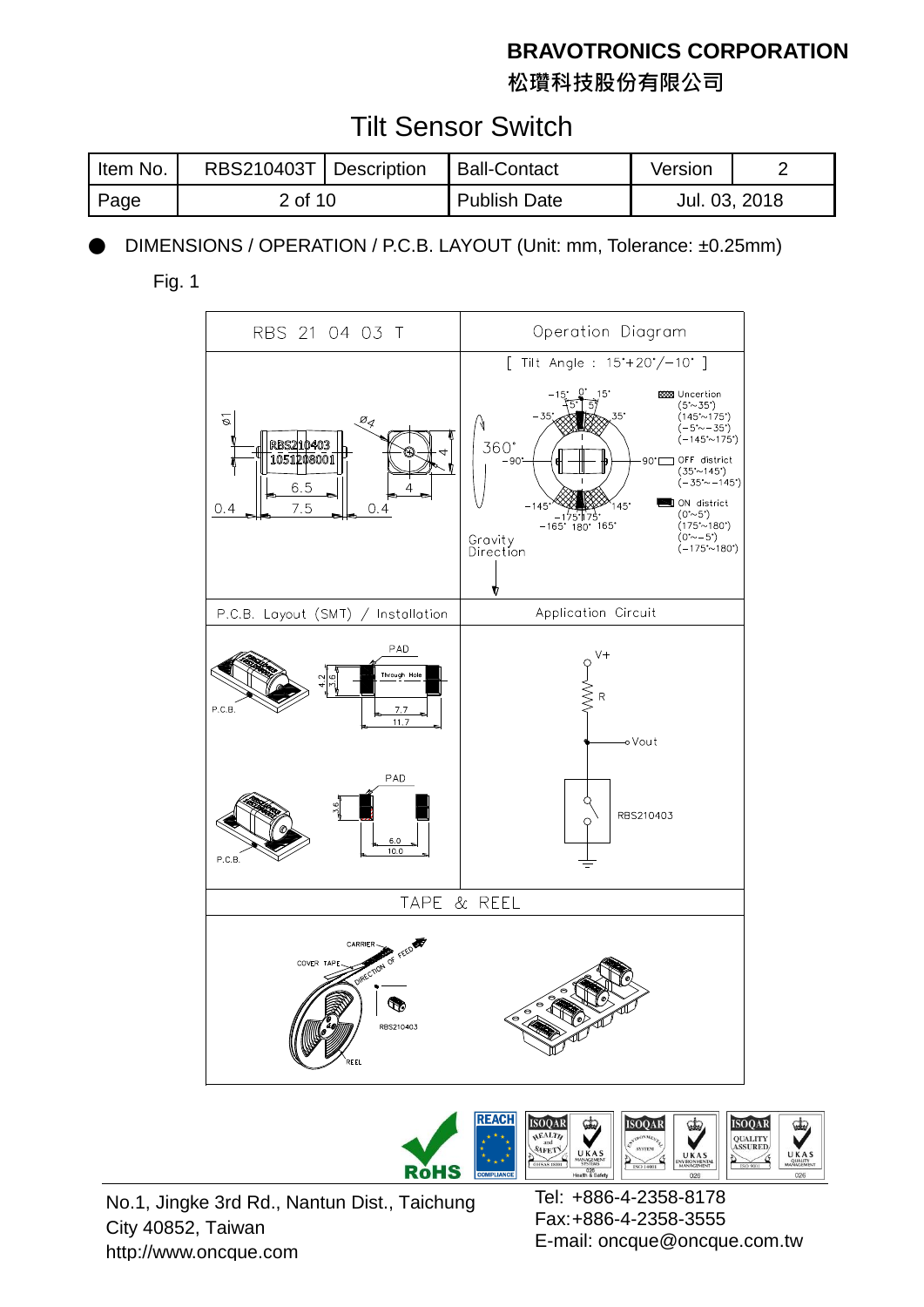**松瓚科技股份有限公司**

## Tilt Sensor Switch

| Item No. | RBS210403T   Description |  | <b>Ball-Contact</b> | Version       |  |
|----------|--------------------------|--|---------------------|---------------|--|
| Page     | 3 of 10                  |  | <b>Publish Date</b> | Jul. 03, 2018 |  |
|          |                          |  |                     |               |  |





No.1, Jingke 3rd Rd., Nantun Dist., Taichung City 40852, Taiwan http://www.oncque.com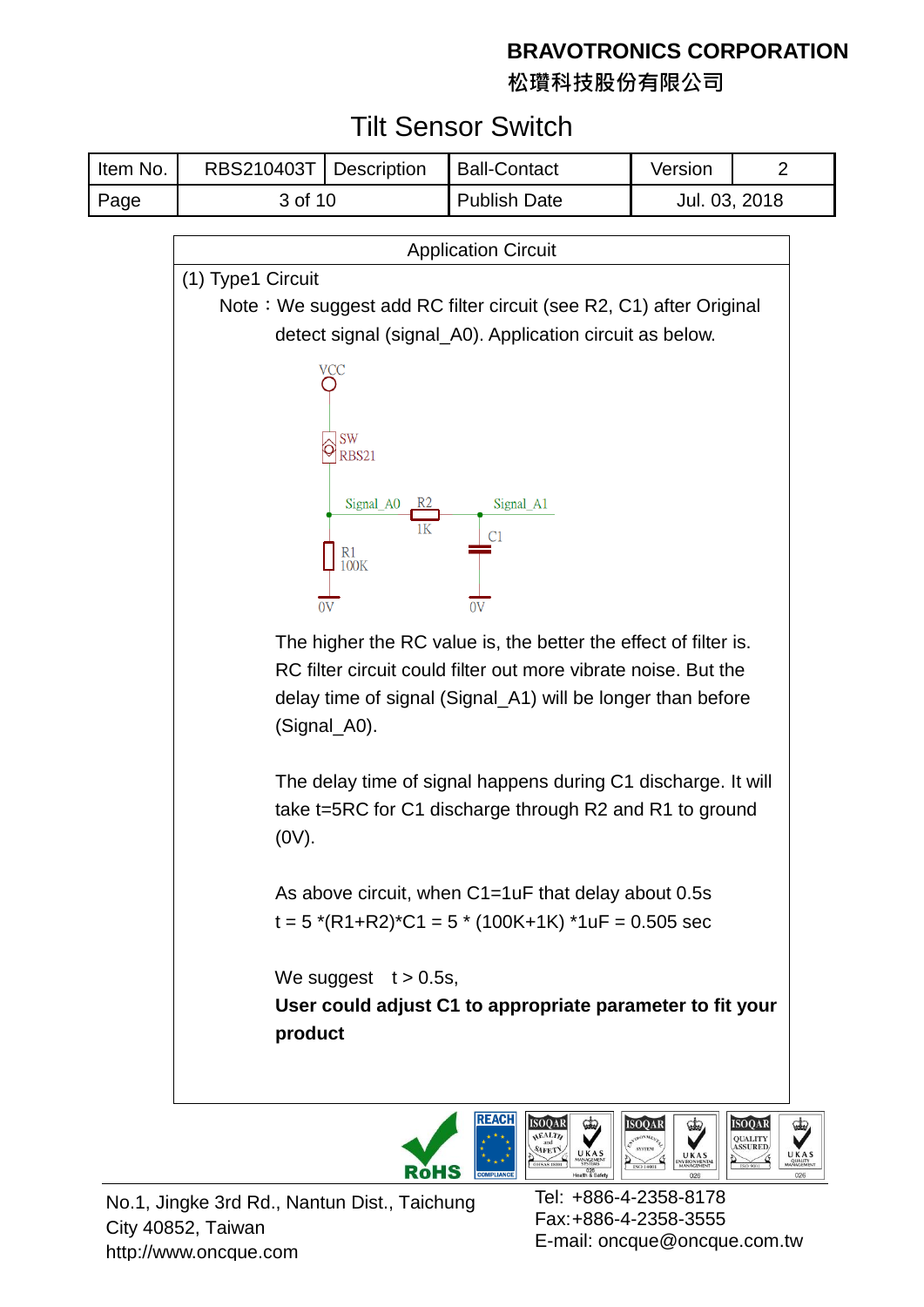**松瓚科技股份有限公司**

## Tilt Sensor Switch



No.1, Jingke 3rd Rd., Nantun Dist., Taichung City 40852, Taiwan http://www.oncque.com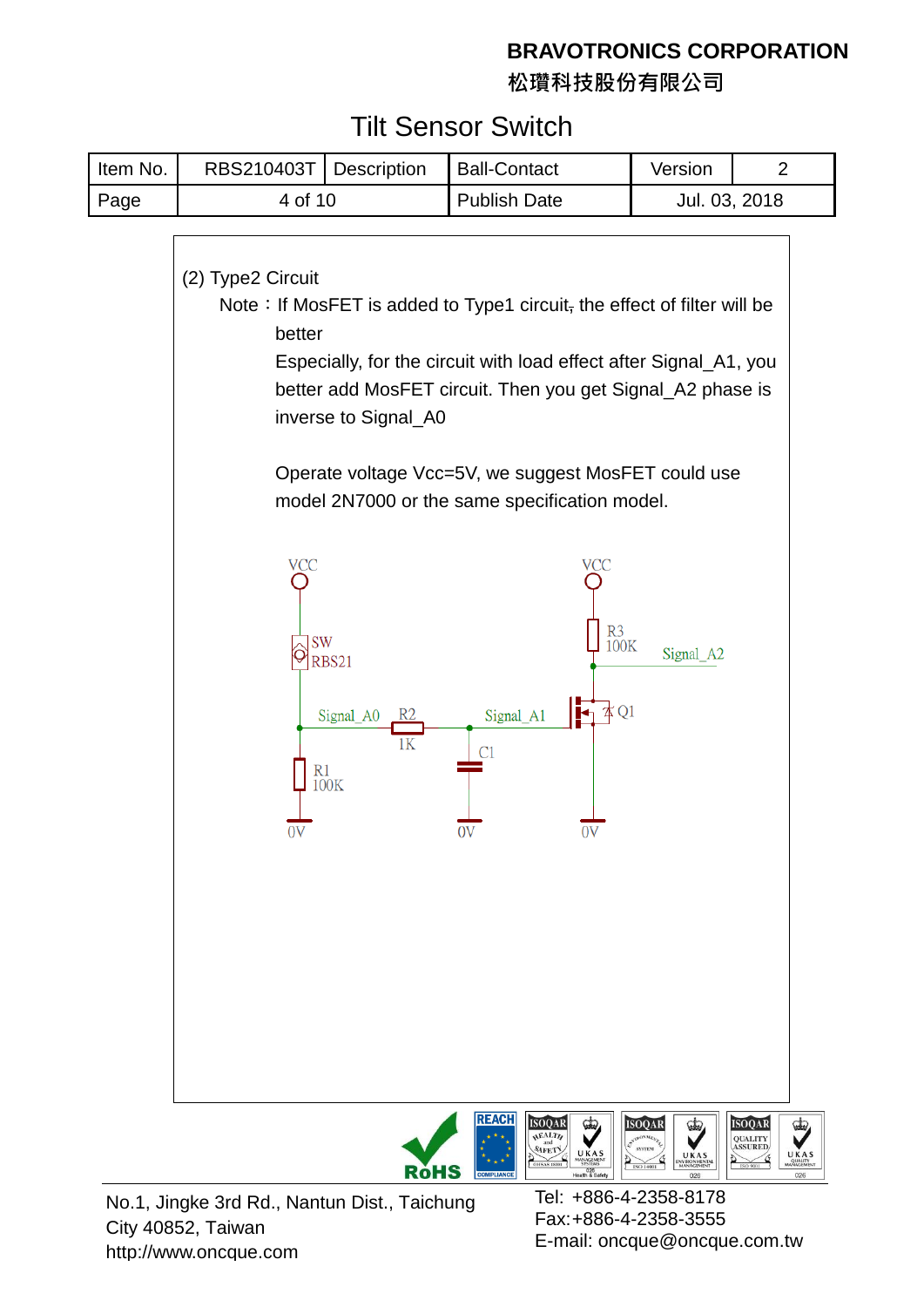**松瓚科技股份有限公司**

## Tilt Sensor Switch

| Item No. | RBS210403T   Description |  | Ball-Contact | Version       |  |
|----------|--------------------------|--|--------------|---------------|--|
| Page     | 5 of 10                  |  | Publish Date | Jul. 03, 2018 |  |

#### **Current/Voltage Suggested**

| Input Current (mA) | Operating Voltage (V) | Condition |
|--------------------|-----------------------|-----------|
|                    |                       | $- -$     |

#### **ELECTRICAL CHARACTERISTICS**

|                | <b>Contact Rating</b>        | 10 mA, 5 VDC          |
|----------------|------------------------------|-----------------------|
| 2              | <b>Contact Resistance</b>    | $50 \Omega$ max.      |
| 3              | <b>Operation Diagram</b>     | Refer to Fig. 1       |
| $\overline{4}$ | <b>Insulation Resistance</b> | 1000 MΩ min., 100 VDC |
| 5              | <b>Dielectric Strength</b>   | 50 VDC min., 1 minute |
| 6              | Capacitance                  | 5 pF max.             |
|                | <b>Conductive Rate</b>       | 90% min.              |



No.1, Jingke 3rd Rd., Nantun Dist., Taichung City 40852, Taiwan http://www.oncque.com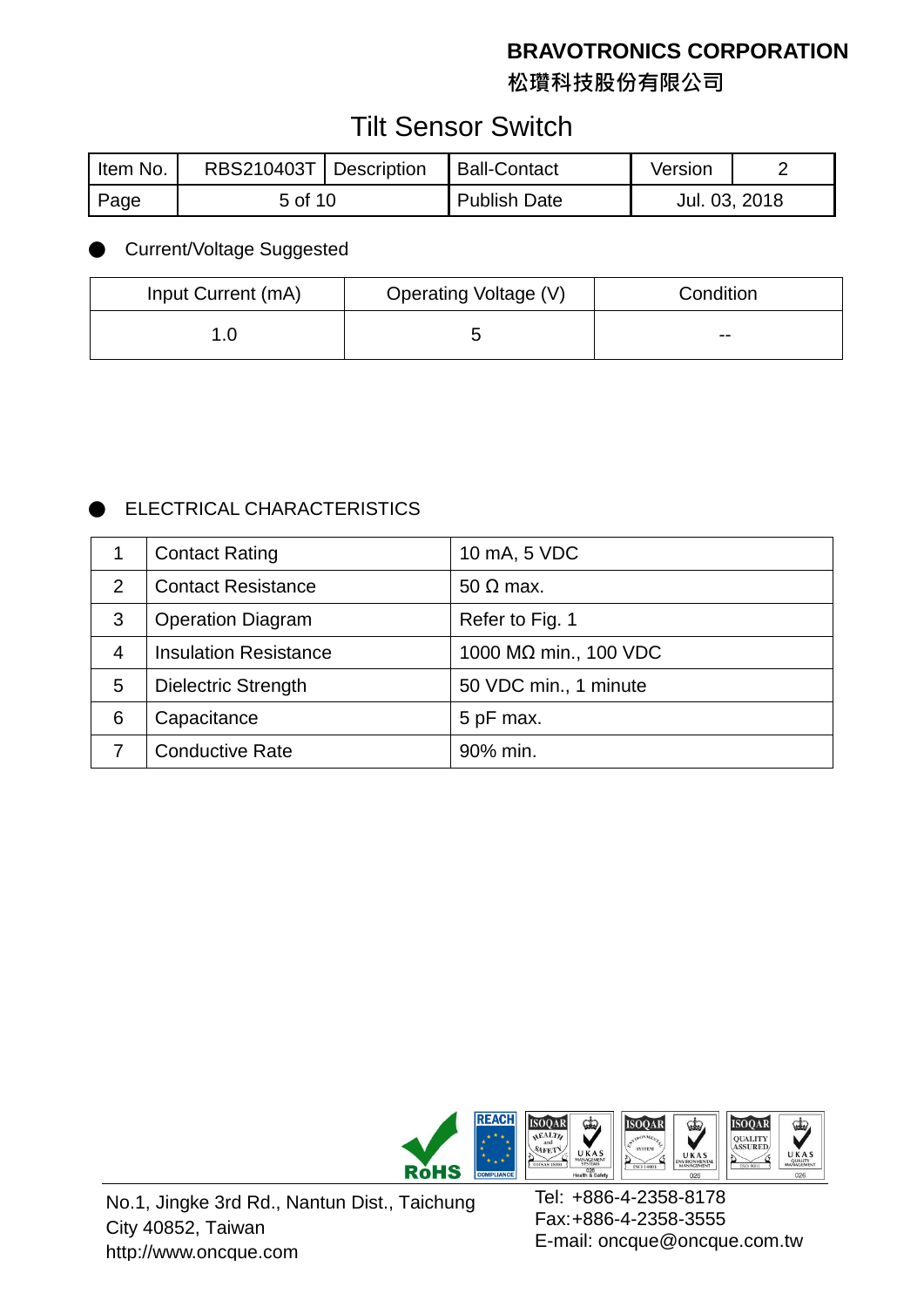**松瓚科技股份有限公司**

## Tilt Sensor Switch

| Item No. | RBS210403T   Description |  | Ball-Contact | Version       |  |
|----------|--------------------------|--|--------------|---------------|--|
| Page     | 6 of 10                  |  | Publish Date | Jul. 03, 2018 |  |

#### RELIABLILITY TEST ITEMS

Reliability Test for RBS210403T

|   | <b>Test Item</b>             | Contents                           |
|---|------------------------------|------------------------------------|
| 1 | <b>IR Reflow</b>             | Peak temp.= $255 - 260^{\circ}$ C  |
| 2 | <b>Operating Temperature</b> | $-25^{\circ}$ C ~ 85 $^{\circ}$ C  |
| 3 | <b>Storage Temperature</b>   | $-40^{\circ}$ C ~ 85 $^{\circ}$ C  |
| 4 | <b>Humidity</b>              | 40 °C / 95 %RH                     |
| 5 | <b>Mechanical Life</b>       | 2 Hz horizontal<br>1,000,000 times |
| 6 | <b>Electrical Life</b>       | 100,000 times                      |

#### SOLDERING CONDITION

Following soldering conditions are for reference only, please use soldering information that solder paste manufacturer recommends.

| Condition<br>Suitable<br>Production<br><b>Process</b> | Soldering<br>Temperature                                                              | <b>Soldering Time</b> | Wattage of<br>Manual<br>Soldering                           | <b>Type</b> |
|-------------------------------------------------------|---------------------------------------------------------------------------------------|-----------------------|-------------------------------------------------------------|-------------|
| <b>IR Reflow</b>                                      | Please refer to following < Table<br>of classification Reflow profile ><br>and Fig. 2 |                       |                                                             | <b>SMD</b>  |
| <b>Manual Soldering</b>                               | $300 \pm 5^{\circ}$ C<br>$<$ 3 seconds max.                                           |                       | 30W or<br>Temperature-<br>controlled<br>manual<br>soldering | <b>SMD</b>  |

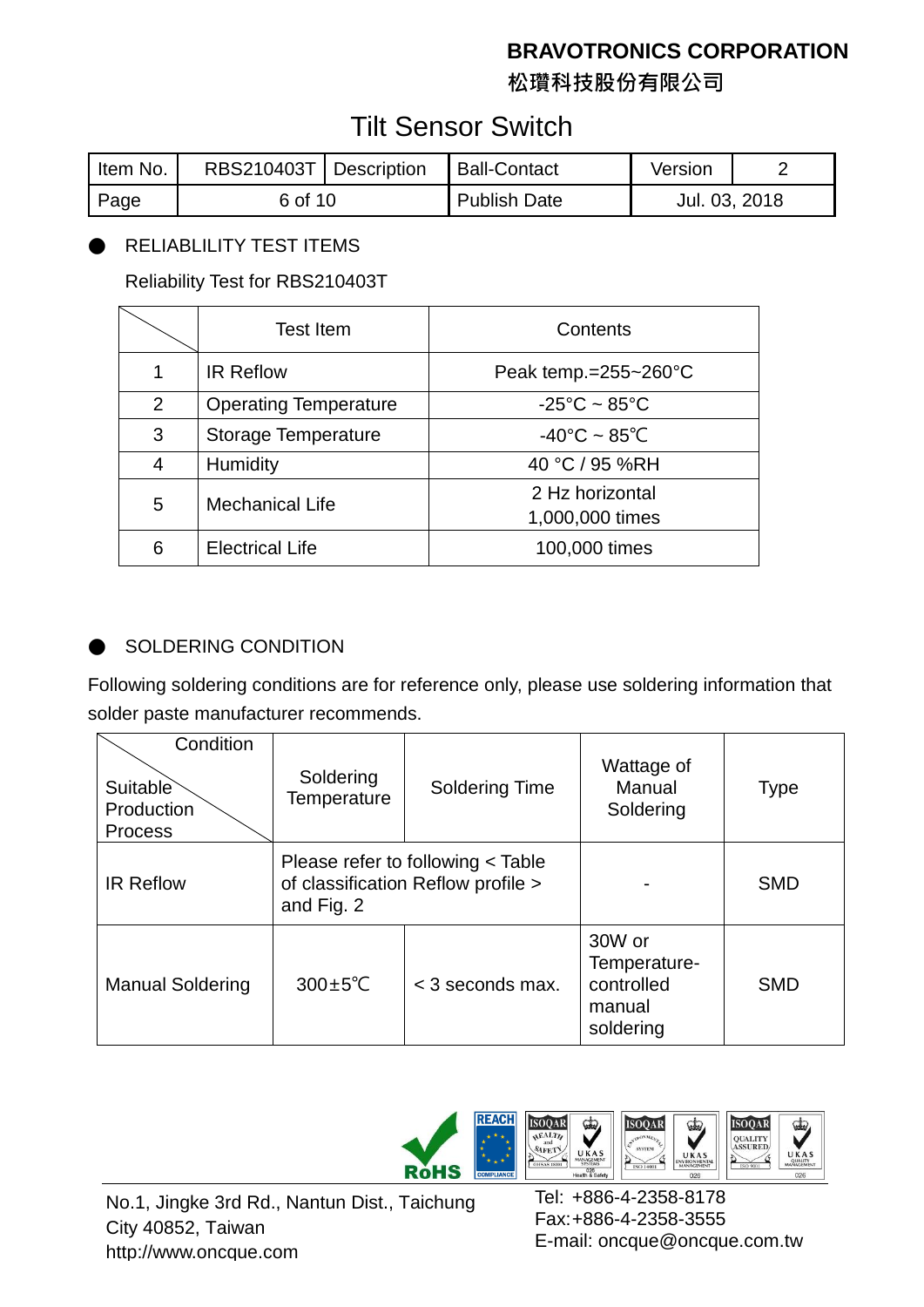**松瓚科技股份有限公司**

## Tilt Sensor Switch

| Item No. | RBS210403T   Description | <b>Ball-Contact</b> | Version       |  |
|----------|--------------------------|---------------------|---------------|--|
| Page     | <u>7 of 10</u>           | <b>Publish Date</b> | Jul. 03, 2018 |  |

#### < Table of classification Reflow profile >

| Item                                                                                                                                                                                                                 | Pb process                                 | Pb free process                                      |  |  |
|----------------------------------------------------------------------------------------------------------------------------------------------------------------------------------------------------------------------|--------------------------------------------|------------------------------------------------------|--|--|
| Pre-heat and Soak<br>Temperature min. (Tsmin)<br>Temperature max. (Tsmax)<br>Time (Tsmin to Tsmax)(ts)                                                                                                               | 100°C<br>$150^{\circ}$ C<br>60-120 seconds | $150^{\circ}$ C<br>$200^{\circ}$ C<br>60-120 seconds |  |  |
| Average Rate of temperature rising up<br>(Tsmax to Tp)                                                                                                                                                               | 3°C/second max.                            | 3°C/second max.                                      |  |  |
| Liquidous Temperature (TL)<br>Time at Liquidous (tL)                                                                                                                                                                 | $183^{\circ}$ C<br>60-150 seconds          | $217^{\circ}$ C<br>60-150 seconds                    |  |  |
| Peak package body Temperature<br>$(Tp)^*$                                                                                                                                                                            | 230°C ~235°C *                             | $255^{\circ}$ C ~260 $^{\circ}$ C *                  |  |  |
| Classification temperature(Tc)                                                                                                                                                                                       | $235^{\circ}$ C                            | $260^{\circ}$ C                                      |  |  |
| Time(tp) <sup>**</sup> within 5 $\degree$ C of the<br>specified<br>classification<br>temperature (Tc)                                                                                                                | 20** seconds                               | 30** seconds                                         |  |  |
| Average ram-down Rate<br>(Tp to Tsmax)                                                                                                                                                                               | 6°C/second max.                            | 6°C/second max.                                      |  |  |
| Time 25 °C to peak temperature                                                                                                                                                                                       | 6 minutes max.                             | 8 minutes max.                                       |  |  |
| * Tolerance for peak profile temperature (Tp) is defined as a supplier minimum and a user maximum.<br>** Tolerance for time at peak profile temperature (tp) is defined as a supplier minimum and a user<br>maximum. |                                            |                                                      |  |  |



No.1, Jingke 3rd Rd., Nantun Dist., Taichung City 40852, Taiwan http://www.oncque.com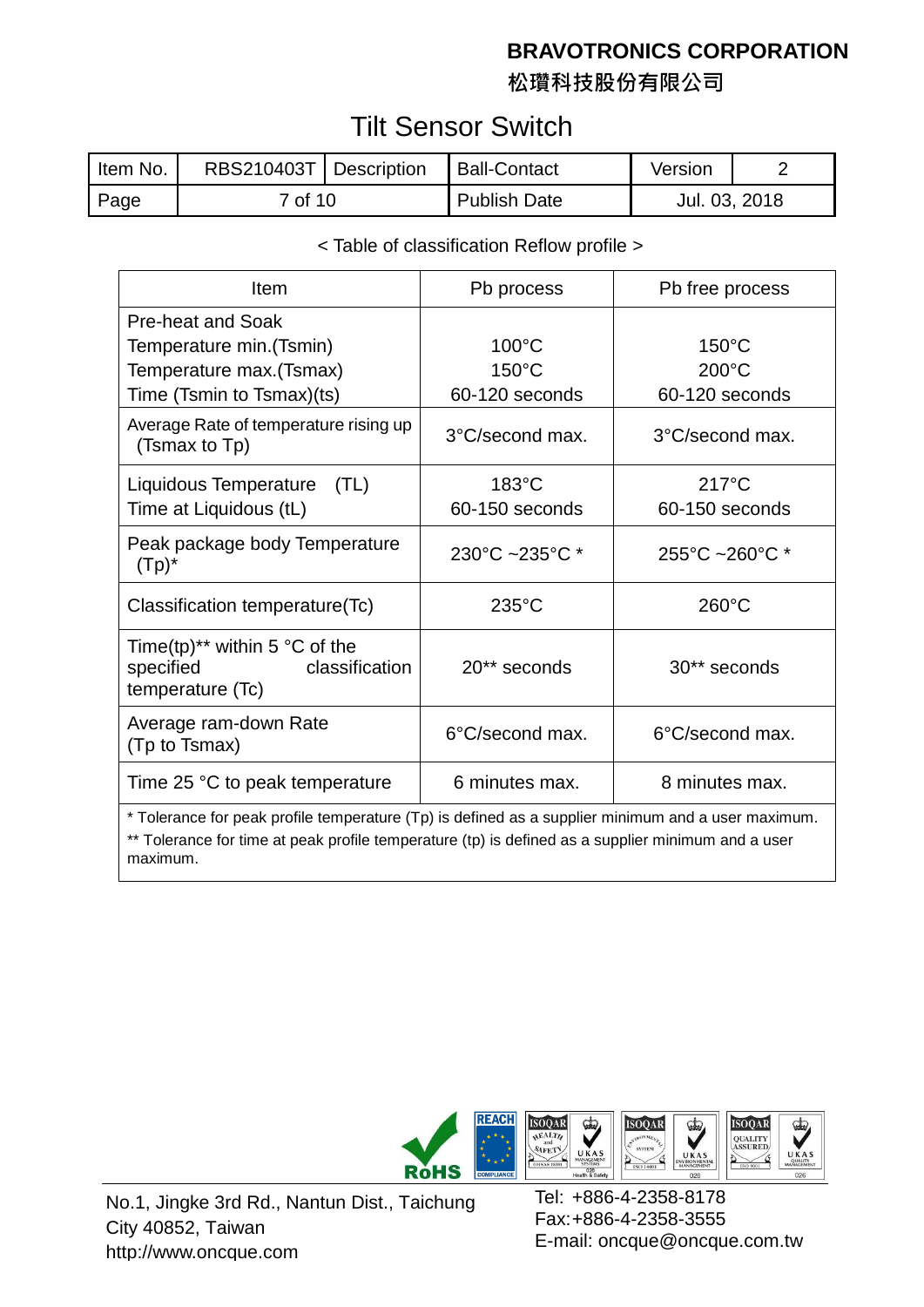**松瓚科技股份有限公司**

## Tilt Sensor Switch

| Item No. | RBS210403T   Description |  | <b>Ball-Contact</b> | Version       |  |
|----------|--------------------------|--|---------------------|---------------|--|
| Page     | 8 of 10                  |  | <b>Publish Date</b> | Jul. 03, 2018 |  |

Fig. 2





No.1, Jingke 3rd Rd., Nantun Dist., Taichung City 40852, Taiwan http://www.oncque.com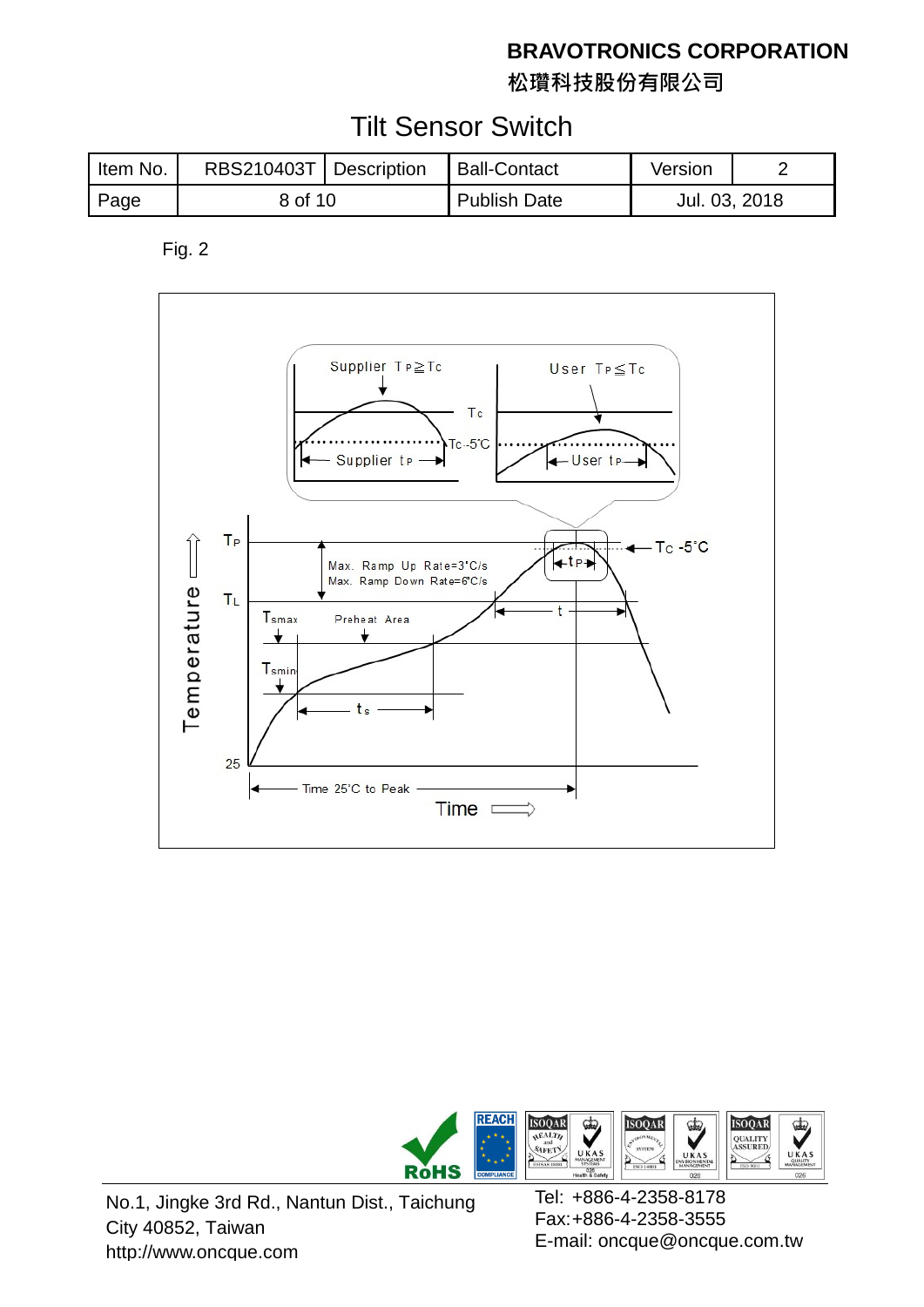**松瓚科技股份有限公司**

## Tilt Sensor Switch

| Item No. | RBS210403T   Description |  | Ball-Contact        | Version       |  |
|----------|--------------------------|--|---------------------|---------------|--|
| Page     | 9 of 10                  |  | <b>Publish Date</b> | Jul. 03, 2018 |  |

#### **PACKAGE**

|  | <b>Part Number</b> | Package   | Quantity    | Total       | Dimension (mm) |
|--|--------------------|-----------|-------------|-------------|----------------|
|  |                    | PE bag    | $1,000$ pcs | $1,000$ pcs | 205L*145W      |
|  | RBS210403          | Inner box | 10PE bag    | 10,000 pcs  | 348L*191W*85H  |
|  |                    | Carton    | 3 boxes     | 30,000 pcs  | 364L*278W*213H |

**※** Package shown as below for reference**.**



|  | Part Number | Package     | Quantity    | Total       | Dimension (mm) |
|--|-------------|-------------|-------------|-------------|----------------|
|  |             | Tape & reel | $2,000$ pcs | $2,000$ pcs | φ330*17H       |
|  | RBS210043T  | Inner box   | 2 reels     | 4,000 pcs   | 355L*340W*68H  |
|  |             | Carton      | 10 boxes    | 40,000 pcs  | 703L*364W*380H |

**※** Package shown as below for reference.





No.1, Jingke 3rd Rd., Nantun Dist., Taichung City 40852, Taiwan http://www.oncque.com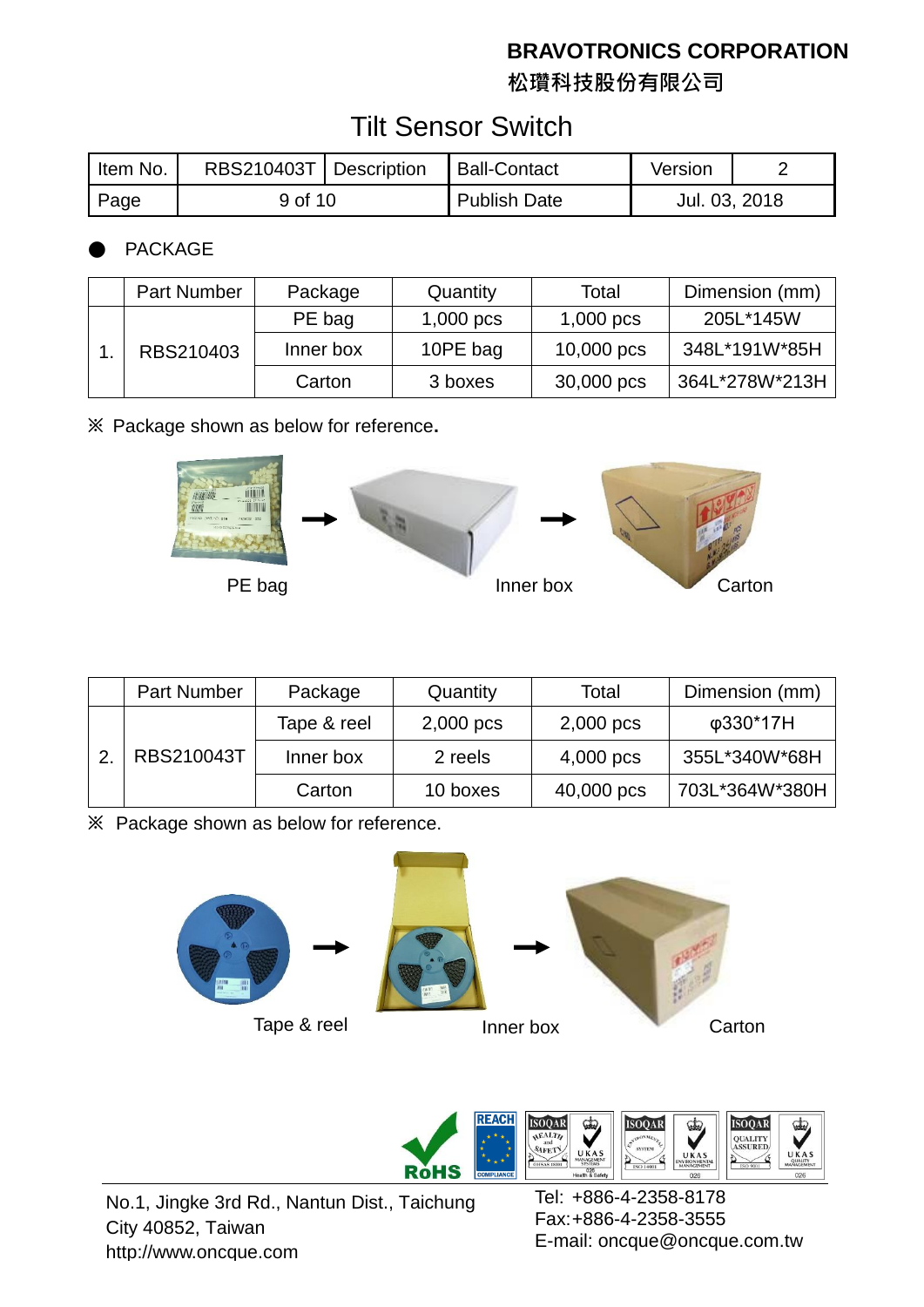**松瓚科技股份有限公司**

## Tilt Sensor Switch

| Item No. | RBS210403T   Description |  | Ball-Contact        | Version       |  |
|----------|--------------------------|--|---------------------|---------------|--|
| Page     | 10 of 10                 |  | <b>Publish Date</b> | Jul. 03, 2018 |  |

#### **NOTE**

- 1. Suggestion for usage: For vibration usage or application, we suggest to add hysteresis for IC; if vibration is strong, optical type of sensor switch is recommended.
- 2. The continuous improvement on product as one of the company policy, specifications may be changed or updated without notice. The latest information can be obtained through our sales offices. Normally, all products are produced based on this datasheet.

#### PRECAUTIONS FOR USE

- 1. If the product is applied for the device such as life support system, space and aviation devices, disaster and safety system, which safety and reliability are critical, it's necessary to make verification or contact us for the details before using.
- 2. Do not clean the switch with solvent-like substance after the soldering process.
- 3. Using water soluble flux may damage the switch.
- 4. Please follow the soldering instruction accordingly, otherwise might lead to defective.
- 5. Do not use switch in the highly humid environment which may cause the current leakage between the terminals.
- 6. Please do not exceed the rated load as there will be a risk of disabling the product function.
- 7. In the circuit, the switch should not be near or directly connected with the magnetic component solder joints (for example: relays, transformers, etc.).